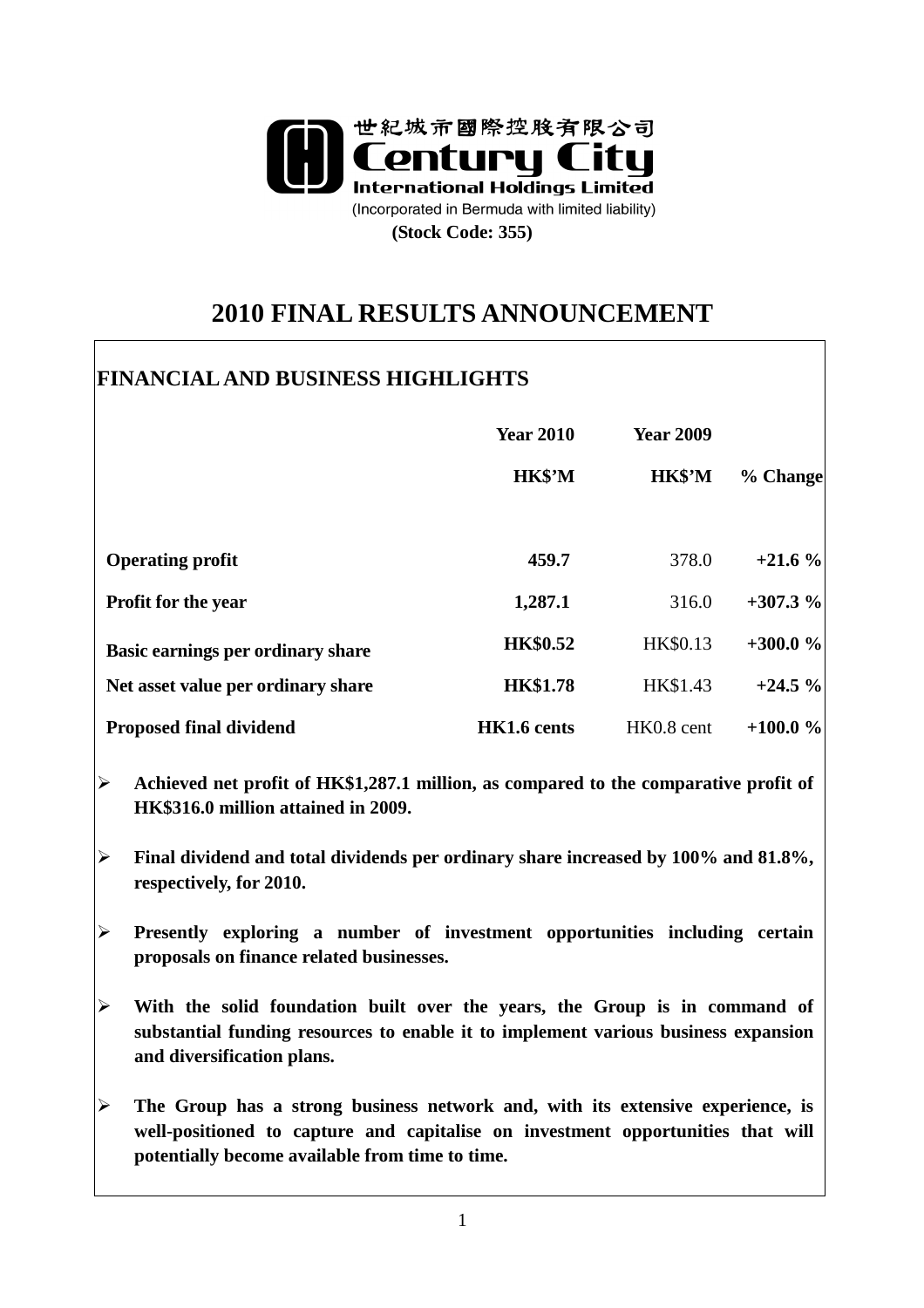

Press Release 24th March, 2011 For Immediate Release

## **Century City Announces 2010 Final Results**

Century City International Holdings Limited (stock code: 355) announced today its final results for the year ended 31st December, 2010.

### **FINANCIAL RESULTS**

For the year ended 31st December, 2010, the Group achieved a consolidated profit attributable to shareholders of HK\$1,287.1 million, as compared to the comparative profit of HK\$316.0 million attained in 2009.

The significant improvement in the profit achieved was mainly attributable to the increased share of profit from Regal Group, the listed associate of the Group, principally derived from the accounting profit recognised by Regal Group on the consolidation of Regal Real Estate Investment Trust as its subsidiary. Nevertheless, before accounting for the net contribution from Regal Group and other associates and the finance costs, the operating profit achieved by the Group for 2010 amounted to HK\$459.7 million, including fair value gains on the changes in the fair values of the financial assets, as compared with the corresponding amount of HK\$378.0 million attained last year.

#### **DIVIDENDS**

The Directors have resolved to recommend the payment of a final dividend of HK1.6 cents per ordinary share for the year ended 31st December, 2010, representing an increase of 100% over the final dividend of HK\$0.8 cent per ordinary share paid for the last financial year.

Together with the interim dividend of HK0.4 cent (2009 – HK0.3 cent) per ordinary share paid in October 2010, total dividends per ordinary share for the year ended 31st December, 2010 will amount to HK2.0 cents , representing an increase of 81.8% over the final dividend of HK\$1.1 cents per ordinary share paid for the last financial year.

#### **BUSINESS OVERVIEW**

The rights issue implemented in early November 2010 was well received and 7.1 times oversubscribed by the shareholders and raised net proceeds of approximately HK\$112.1 million, which were applied by the Group for the exercise of the Paliburg warrants.

Prior to the expiry date, substantially all of the 2011 warrants of the Company had been exercised by the holders, resulting in the issue of a total of 641.7 million shares of the Company, of which